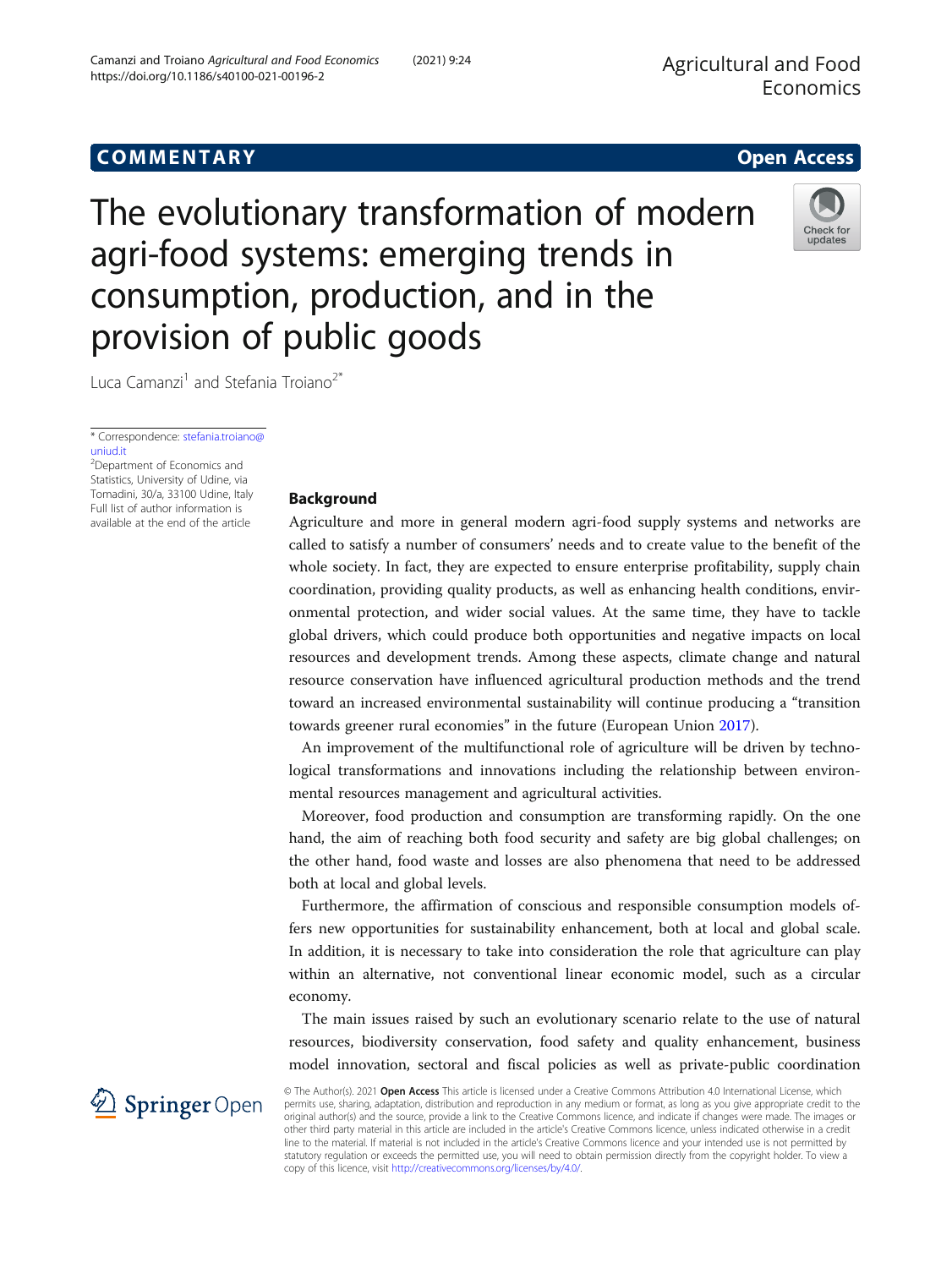strategies, supporting the development of agri-food systems, across the four main axes of sustainability, i.e., its economic, social, environmental and cultural dimensions (United Nations [2014](#page-4-0)).

The 55th annual conference of the Italian Society of Agricultural Economics (SIDE A), titled "Green metamorphoses: agriculture, food, ecology" that was held in Perugia on 13–15 September 2018 offered the opportunity for a scientific debate among agricultural economists and sociologists on the deep transformations that are affecting modern agri-food systems (Torquati and Marchini [2020](#page-4-0)).

In fact, the two main plenary sessions of the Conference considered: (i) the challenges faced by agricultural enterprises and public policies to meet the need for food, health, and civic responsibility in modern society and related theories and (ii) climate change adaptation theories, assessment methods, and empirical results. Around these plenary sessions, many invited papers were presented to face the theme of the conference from different theoretical and empirical standpoints.

Among these, five papers have been selected for this special issue, aiming to bridge the still-too-wide gaps that separate knowledge and implementation. In these articles, the authors have described and analyzed a number of opportunities for agricultural activities, food production and consumption, and environmental resources to move towards sustainability.

## This special issue

The research papers included in this special issue provide a broad view of the ongoing scientific debate on the topics mentioned above. Mainly using surveys and case studies along the agri-food supply chain, the studies offer new insights into various aspects ranging from food consumption and production to environmental resources management.

Two articles investigate the emerging trends in conscious and responsible food consumption. Specifically, the study conducted by Marchini et al. titled "Label information and consumer behaviour: evidence on drinking milk sector", evaluates consumer behavior and interest towards the label information, based on the inclusion of different types of information, i.e., mandatory vs voluntary disclosures. Interestingly, in this study consumer behavior is modeled based on a neo-institutional approach and nutrition, origin, processing technology, animal feed, and environmental sustainability attributes of drinking milk are considered as part of the multidimensional nature of the quality concept. Then, an ordered logit model is estimated and the empirical results obtained point out the tradeoff between the costs and benefits ensuing from the reduction of information asymmetries. The authors argue that, while quality disclosures represent a cost for producers, they have the potential to increase consumer appreciation and to reduce frauds in the drinking milk sector.

A second aspect of great interest in the recent academic literature on consumer behavior is the moderating role of the organic certification on consumer appreciation of food product quality. The paper by Boncinelli et al. focuses on this issue with regards to wine purchases, evaluating the possible presence of attribute non-attendance (ANA) behavior (the situation in which consumers pay attention only to some attributes without taking other attributes into consideration). Based on the results of a choice experiment, the authors found that a significant proportion of buyers prefers organic wine and they suggest that the hypothesis of consumers rationality—i.e., that they process all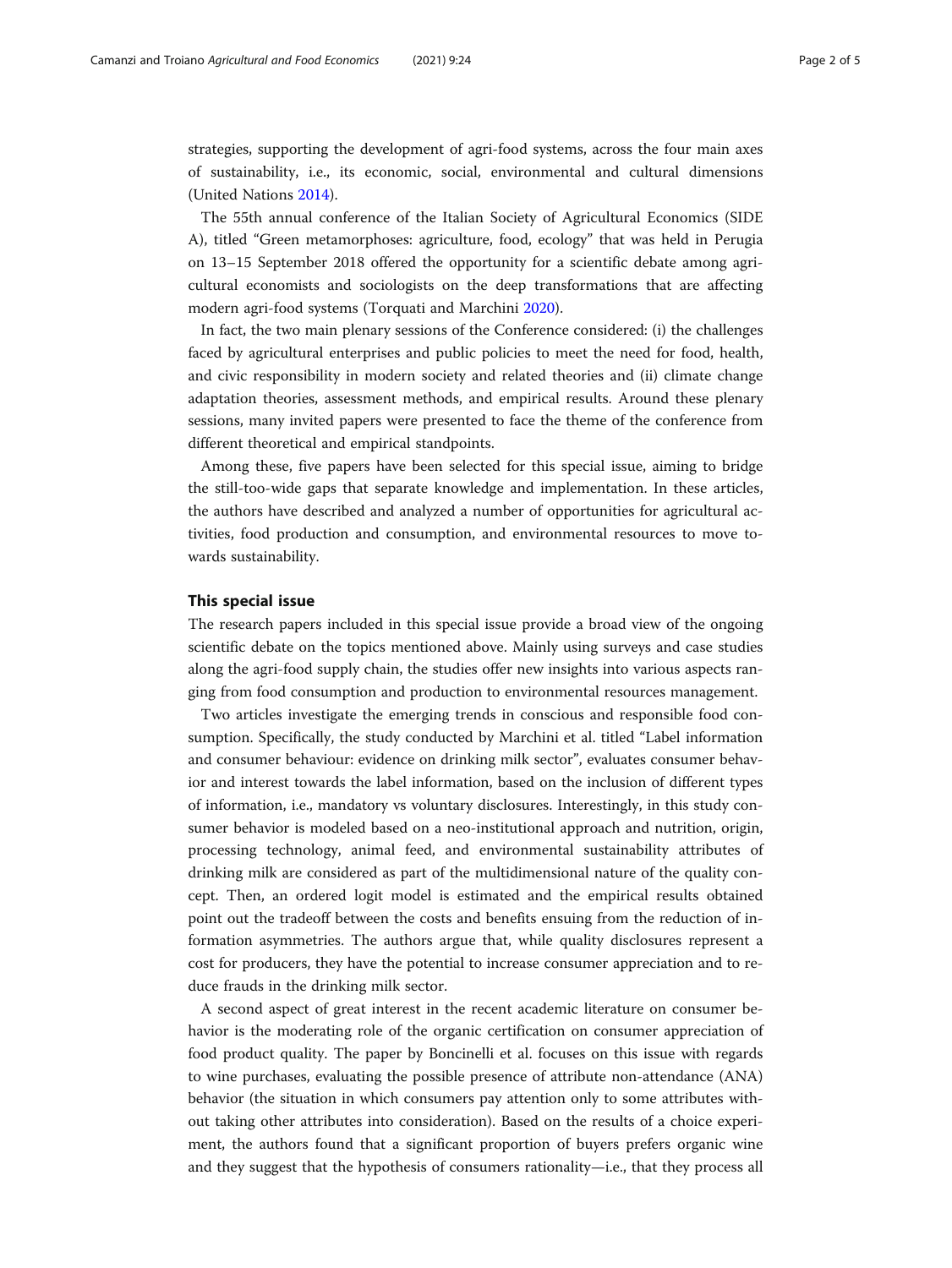the information available, when purchasing wine, should be relaxed. More in detail, most consumers do not pay attention to the organic certification, demonstrating that they focused on other wine attributes. These results have relevant implications for future research and for marketing. In fact, ignoring the presence of this behavior might lead to distorted estimates of purchasing parameters and consumers' willingness to pay. As a second implication, the authors suggest that the wine market is not split between conventional wine consumers and organic wine consumers. On the opposite, it is possible to adopt marketing strategies exploiting the potential of the attributes which consumers are interested in, that being for example other production methods or other quality features.

Further topical issues addressed by the contributed papers included in this special issue relate to the adoption of sustainable production practices and the provision of public goods in modern agri-food systems.

A preliminary step towards the implementation of a virtuous circular economy entails the possibility to measure the degree of circularity in order to better understand and improve production processes. In the study titled "Measuring circularity: an application of modified Material Circularity Indicator to Agricultural system" Rocchi et al. aim to demonstrate the capability to measure circularity of a product, a supply chain or a service could be useful for driving policies and achieving a higher level of sustainability. Considering the Circular Economy paradigm, the biological cycles are mainly connected to the agricultural sector and for this kind of cycles the lack of measurement is even bigger. Among agricultural productions, a number of them have a linear structure (e.g., intensive meat production), which results in a percentage of waste. The authors propose a modification of the Material Circularity Indicator (MCI) to adapt to the biological cycles. This tool was applied to the poultry sector, integrating the results with the Life Cycle Assessment method.

The role of collective action in providing public goods is fundamental. Moreover, the participative process is indispensable for understanding common identity elements, while the knowledge of the territorial capital contributes to the activation of forms of collective intelligence necessary for decision-making processes. In their contribution, titled "Commoning of territorial heritage and tools of participated sustainability for the production and enhancement of agro-environmental public goods", Safonte et al. offer an analysis of how the commoning heritage processes have found application for the production of agro-environmental public goods in contexts of high socio-economic marginality and environmental vulnerability, characterized by abandonment and from the consumption of agricultural land for food use. By developing a model useful to the understanding of the unfolding of complexity, the Authors point out the importance of the concept of territory, as perceived in its procedural dimension of long duration and as a result of the meeting between the tangible and intangible elements of the territorial capital as a whole, in which the aspects of environmental endowment play a crucial role. In addition, the findings of the study show the key role played by the improvement of the decision-making process and the relative ability to think and to formulate policy actions.

Periurban farming has been a key characteristic for another subfield of agricultural transition toward sustainability. According to Gaviglio et al. periurban farming systems are characterized by the need to adapt the farming practices coping with a modified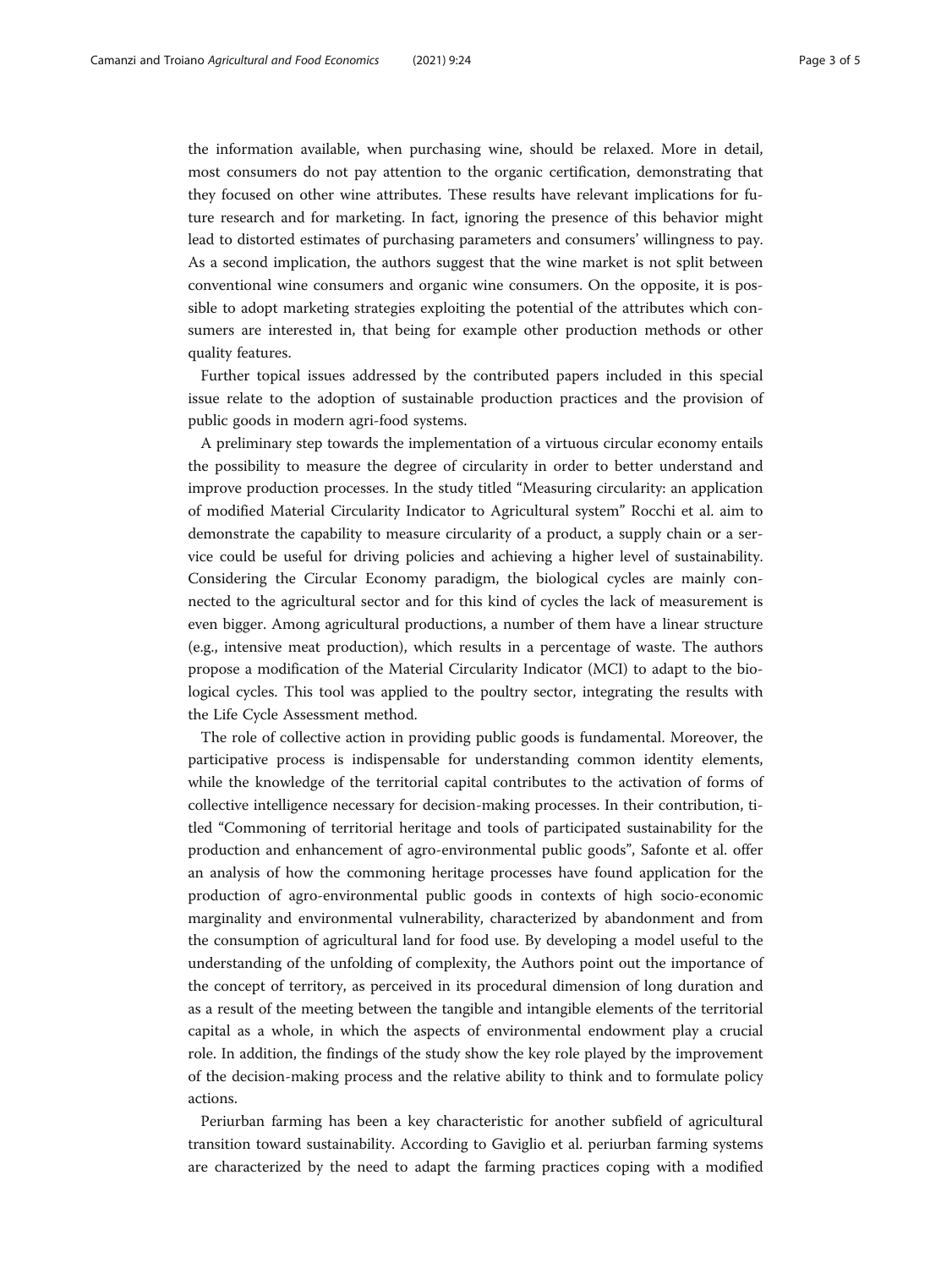natural and social environment pointing out questions about the efficient use of the inputs. In the study titled "Technical Efficiency and Productivity of farms: a periurban case study analysis" the Authors employ a Data Envelopment Analysis to capture the heterogeneity of periurban farming systems. A survey was carried out among farms located in the South Milan Agricultural Park and findings show firstly that crops farms are more efficient than livestock farms although they have a less productive technology, secondly it seems that the participation in short food supply chains and the multifunctional agriculture do not affect the levels of technical efficiency. The results point out the role of policies in improving the educational level of farmers and supporting farms' efficiency.

### Conclusions

The papers included in this special issue offer topical and original insights on the evolutionary transformation of modern agri-food systems, addressing emerging trends on various aspects related to consumer awareness and food quality appreciation, to the adoption of sustainable production practices and the provision of public goods in modern agri-food systems.

The key message supported by these papers is that the systemic transformation underway requires a reconsideration of how agricultural goods are produced and consumed in order to reduce the negative environmental impacts of agri-food systems, to protect nature and biodiversity, to improve their resilience against crises, while guaranteeing that healthy and affordable food is available for people today and for tomorrow's generations.

From a methodological perspective, this implies a strong emphasis on the need to develop interdisciplinary approaches to further enhance the understanding of the complex dynamics that are taking place and to provide effective guidance and actionable tools to all the stakeholders and sectoral policy makers.

From a policy perspective, it is worth noticing that the work of the researchers attending the LV SIDEA Conference was essentially anticipating the recent EU "Farm to Fork" Strategy whose aim is to "address comprehensively the challenges of sustainable food systems and recognizes the inextricable links between healthy people, healthy societies and a healthy planet" (European Commission [2020](#page-4-0)).

These considerations underline the validity of the research activity already conducted in the past, as well as the responsibility for the guidance that agricultural economists will offer in the future, for the benefit of agri-food sector stakeholders and the entire society.

#### Acknowledgements

The authors would like to thank the Agricultural and Food Economics Journal for having given visibility to the papers presented at the 55<sup>th</sup> SIDEA Conference, supporting the international diffusion of the debate developed by Italian agricultural economists.

#### Authors' contributions

LC participated in the design of the manuscript and in the development of the report section and drafted the conclusions. ST participated in the design of the manuscript and in the development of the report section and drafted the background section. Both authors read and approved the final manuscript.

## **Declarations**

#### Competing interests

The authors declare that they have no competing interests.